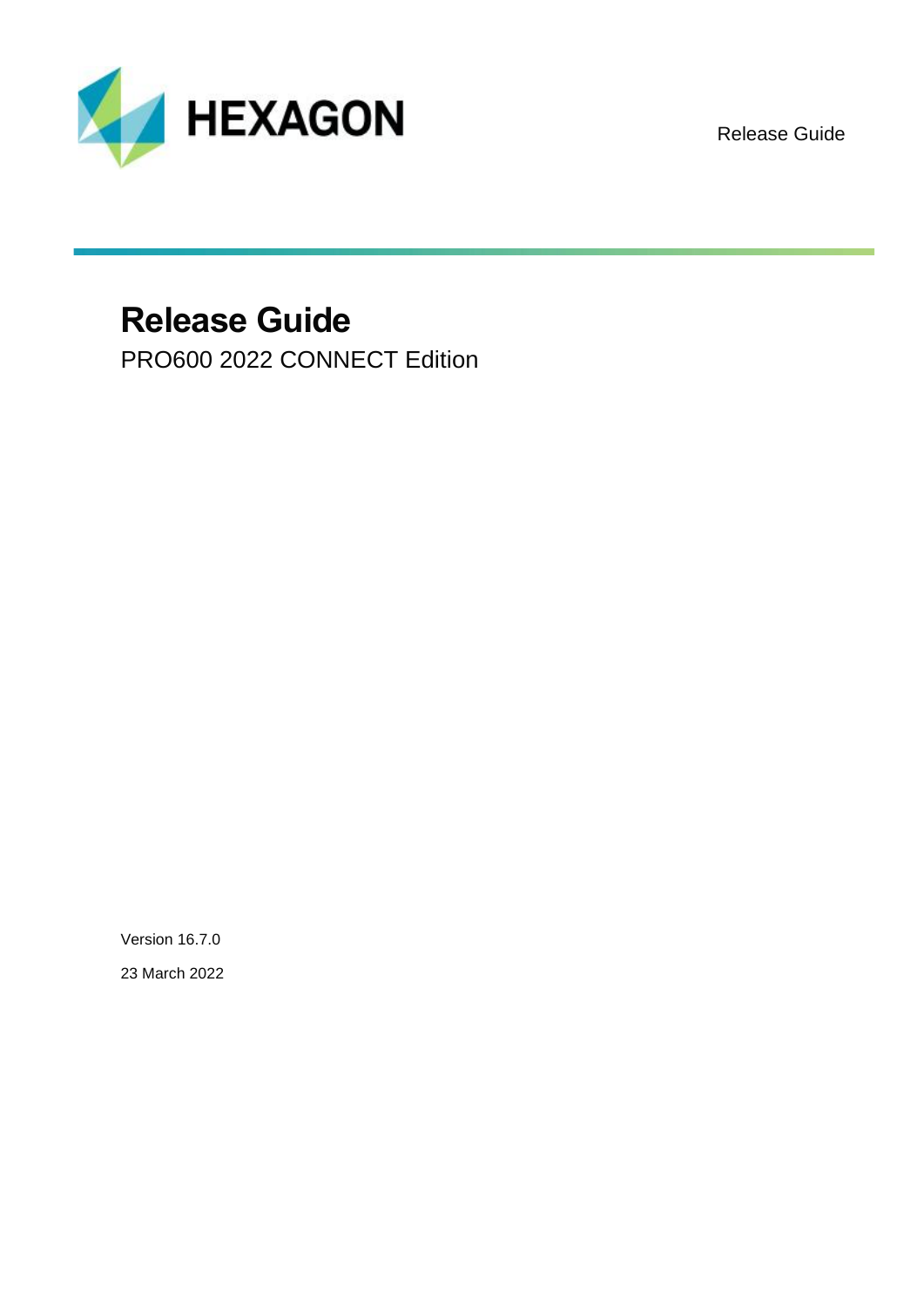

PRO600 2022 CONNECT Edition

# **Contents**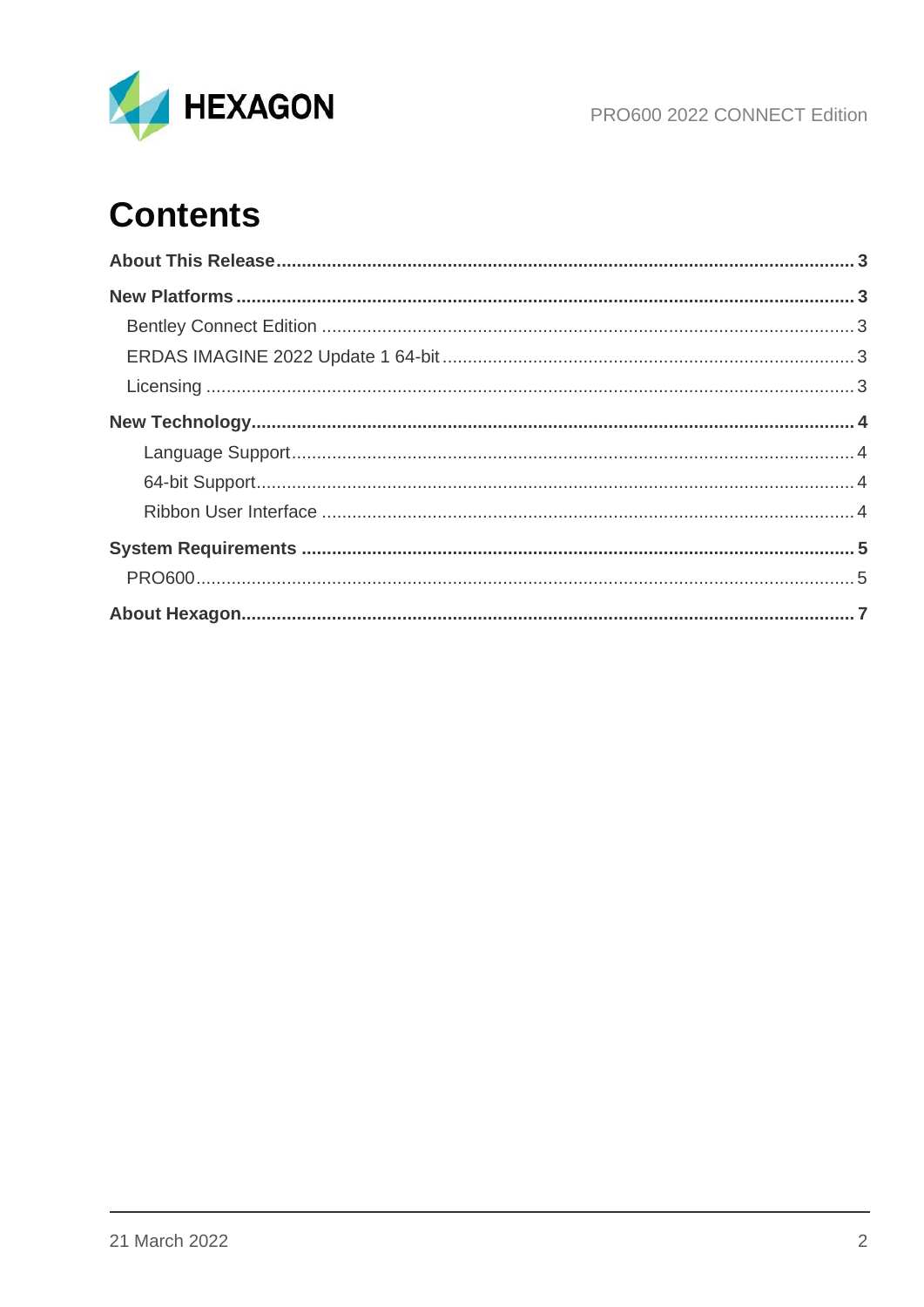

# <span id="page-2-0"></span>**About This Release**

This document describes the enhancements for PRO600 2022 CONNECT.

This document is only an overview and does not provide all the details about the product's capabilities. See [the online help](https://doc.hexagongeospatial.com/) and other documents provided with PRO600 for more information.

## <span id="page-2-1"></span>**New Platforms**

#### <span id="page-2-2"></span>Bentley Connect Edition

PRO600 2022 CONNECT Edition supports the following Bentley products:

- MicroStation CONNECT Edition Update 16 (version10.16.02.34)
- OpenCities Map Advanced CONNECT Edition Update 16 (version 10.16.02.14)
- OpenCities Map Ultimate CONNECT Edition Update 16 (version 10.16.02.14)

### <span id="page-2-3"></span>ERDAS IMAGINE 2022 Update 1 64-bit

<span id="page-2-4"></span>PRO600 2022 CONNECT is compatible only with the 64-bit version of ERDAS IMAGINE 2022 Update 1.

#### Licensing

It is strongly recommended that customers upgrade to the newest version of Hexagon Geospatial Licensing 2022. If in doubt, refer to Windows' Add or Remove Programs utility to determine the currently installed version.

The appropriate download can be found on the [Downloads](https://download.hexagongeospatial.com/search?lang=en&product=b3b4786d3d4742ae8d1e7aeee50dae69) section of the Hexagon Geospatial web site.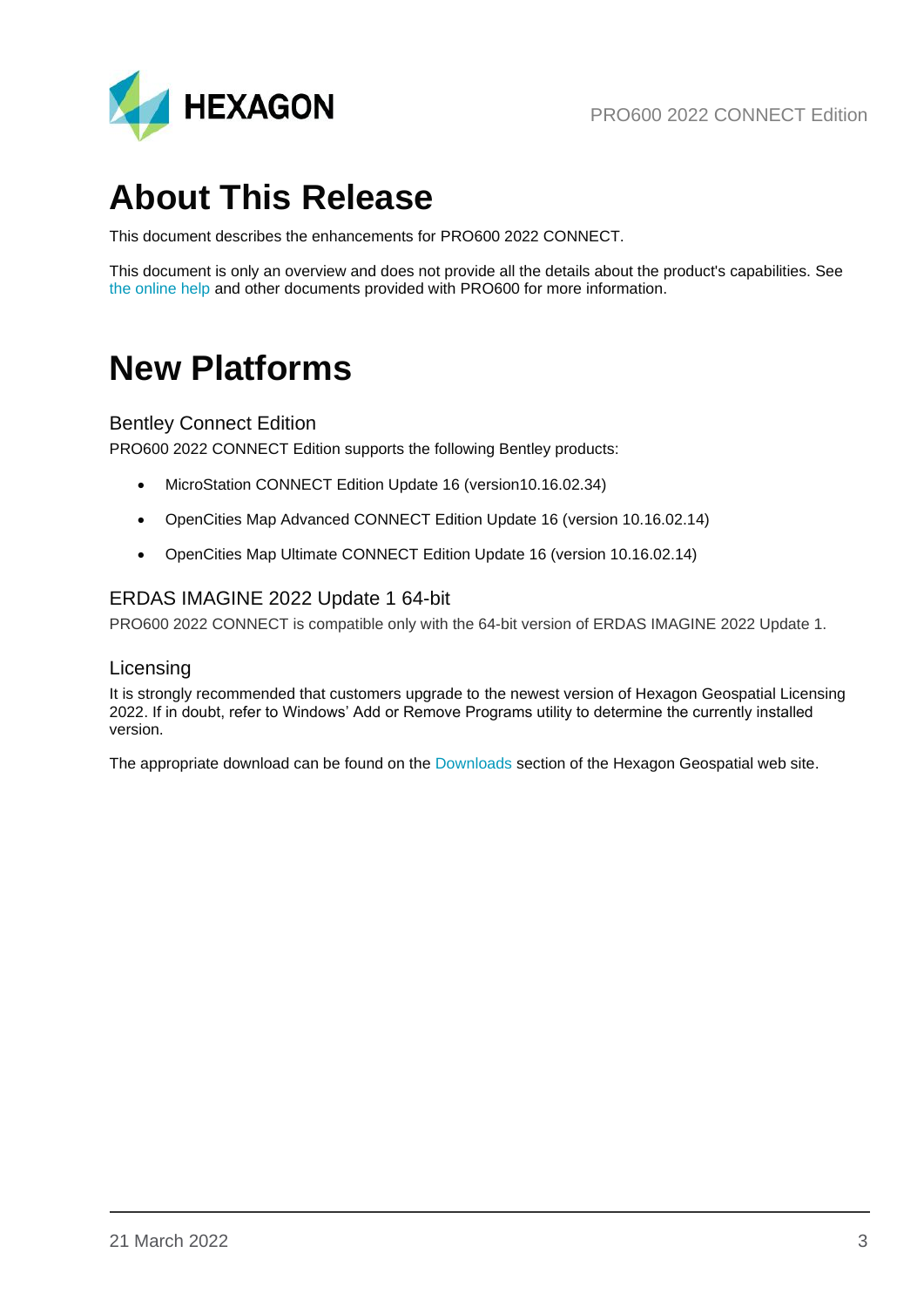

# <span id="page-3-0"></span>**New Technology**

#### <span id="page-3-1"></span>Language Support

PRO600 2022 CONNECT adds support for Chinese, Spanish, and Japanese languages. The language pack for MicroStation CONNECT has to be installed first to install the corresponding language support in PRO600.

As of this release, OpenCities Map Update 16 does not have language packs. So PRO600 language support is only compatible with MicroStation CONNECT platform.

#### <span id="page-3-2"></span>64-bit Support

PRO600 2022 CONNECT Edition is a 64-application. This allows resource intensive applications leverage 64 bit environments for increased memory access and processing speed.

#### <span id="page-3-3"></span>Ribbon User Interface

The ribbon design is an industry-standard layout for a user interface that is used by many applications, including Microsoft Office, ERDAS IMAGINE and many more.

With the CONNECT Edition, Bentley has changed the task-based interface with a ribbon style interface based upon "workflows" that incorporate existing and new tools and capabilities. The ribbon tabs are organized per workflows. Each workflow has a set of tabs and tools within them pertaining to a common work environment.

Starting from PRO600 2020 CONNECT Edition, a new "PRO600" workflow is added to the list of available workflows. The PRO600 workflow contains all the tools and capabilities that were previously available under the PRO600 dropdown menu in the old MicroStation User Interface.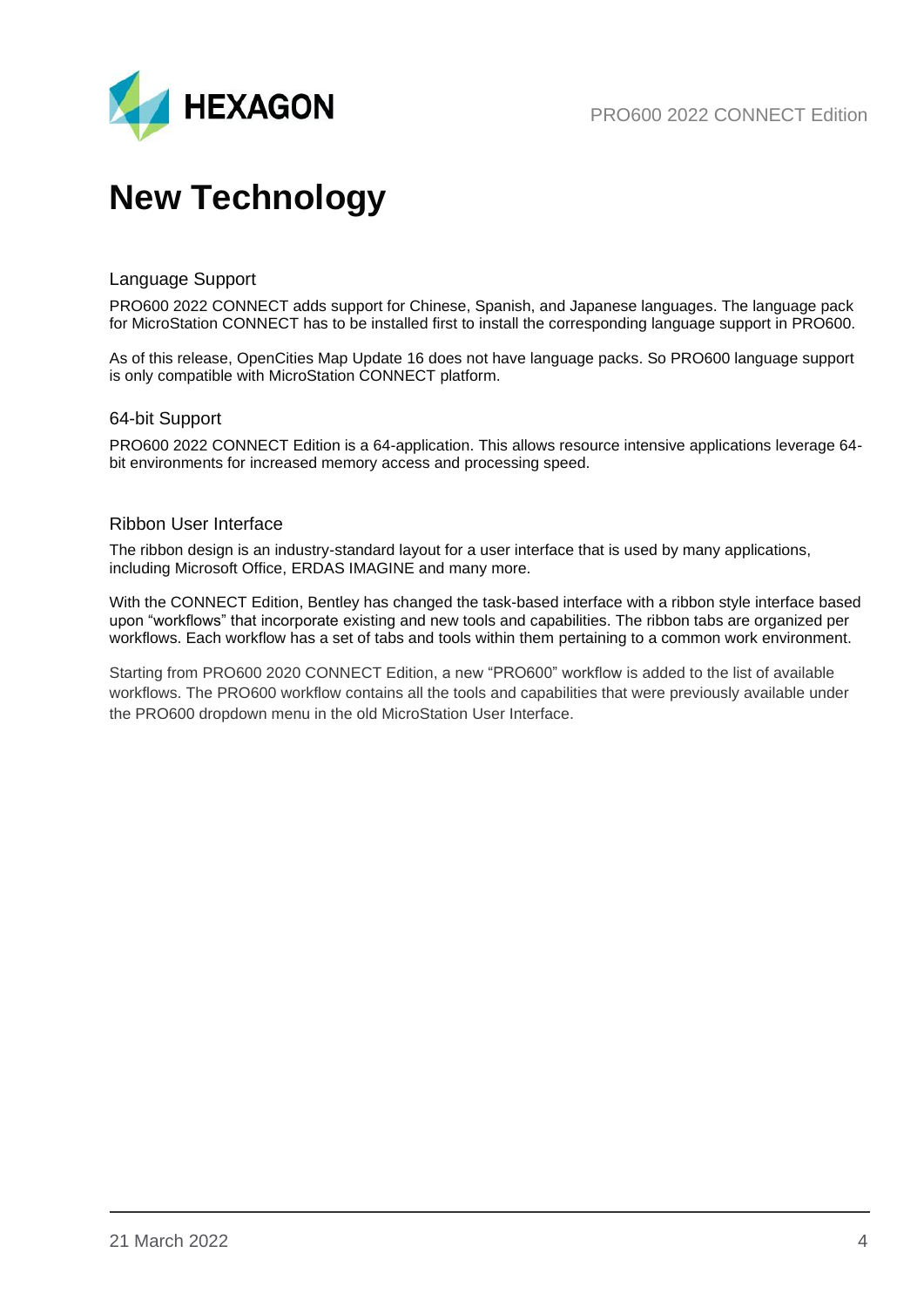

# <span id="page-4-0"></span>**System Requirements**

## <span id="page-4-1"></span>PRO600

| Computer/ Processor                                           | 64-bit: Intel 64 (EM64T), AMD 64, or equivalent<br>(Multi-core processors are strongly recommended)                                                                                                                                                                                                                                                                                                                                                                                                                                                                                                                                                                                                                                 |
|---------------------------------------------------------------|-------------------------------------------------------------------------------------------------------------------------------------------------------------------------------------------------------------------------------------------------------------------------------------------------------------------------------------------------------------------------------------------------------------------------------------------------------------------------------------------------------------------------------------------------------------------------------------------------------------------------------------------------------------------------------------------------------------------------------------|
| Memory (RAM)                                                  | 16 GB or more strongly recommended                                                                                                                                                                                                                                                                                                                                                                                                                                                                                                                                                                                                                                                                                                  |
| Disk Space                                                    | 1 GB for software<br>$\bullet$<br>1 GB for example data<br>٠                                                                                                                                                                                                                                                                                                                                                                                                                                                                                                                                                                                                                                                                        |
| <b>Operating Systems</b>                                      | Windows 10 Pro (64-bit)<br>۰<br>Windows 10 Enterprise (64-bit)<br>۰                                                                                                                                                                                                                                                                                                                                                                                                                                                                                                                                                                                                                                                                 |
| Software                                                      | ERDAS IMAGINE 2022 Update 1 64-bit<br>۰<br>Either one of the following:<br>MicroStation CONNECT Edition Update 16 (Version:10.16.02.34)<br>$\circ$<br>OpenCities Map Advanced CONNECT Edition Update 16 (Version: 10.16.02.14)<br>$\circ$<br>OpenCities Map Ultimate CONNECT Edition Update 16 (Version: 10.16.02.14)<br>$\circ$<br>OpenGL 2.1 or higher (this typically comes with supported graphics cards <sup>2</sup> )<br>.NET Framework 4.0<br>٠                                                                                                                                                                                                                                                                              |
| Recommended Graphics<br>Cards for Stereo Display <sup>1</sup> | NVIDIA® Quadro® P6000, P5000, P4000, P2000<br>۰<br>NVIDIA® Quadro® M6000, M5000, M4000, M2000<br>$\bullet$<br>NVIDIA® Quadro® K5200, K5000, K4200, K4000, K2200, K600, K420<br>$\bullet$<br>NVIDIA Quadro RTX4000<br>$\bullet$                                                                                                                                                                                                                                                                                                                                                                                                                                                                                                      |
| Recommended Stereo<br><b>Display Monitors</b>                 | 120 Hz (or above) LCD Monitors with NVIDIA 3D Vision™ Kit<br>$\bullet$<br>3D PluraView system from Schneider Digital <sup>3</sup><br>۰<br>Vision Engineering CONTOUR 3D stereoscopic GIS display<br>$\bullet$                                                                                                                                                                                                                                                                                                                                                                                                                                                                                                                       |
| Recommended Stereo<br><b>Glasses and Emitter kits</b>         | NVIDIA 3D Vision™ Kit<br>۰<br><b>3DTV</b> universal Emitter<br>٠                                                                                                                                                                                                                                                                                                                                                                                                                                                                                                                                                                                                                                                                    |
| Peripherals                                                   | All software installations require:<br>One Windows-compatible mouse with scroll wheel or equivalent input device<br>$\bullet$<br>Printing requires Windows-supported hardcopy devices <sup>2</sup><br>Software security (Hexagon Geospatial Licensing 2022) requires one of the following:<br>Ethernet card, or<br>۰<br>One USB port for hardware key<br>Advanced data collection requires one of the following hand controllers:<br>TopoMouse™ or TopoMouse USB™<br>Immersion 3D Mouse<br>۰<br>Stealth 3D (Immersion), S3D-E type, Serial Port<br>Stealth Z, S2-Z model, USB version<br>Stealth V, S3-V type (add as a serial device)<br>۰<br>3Dconnexion SpaceMouse Pro<br>٠<br>3Dconnexion SpaceExplorer mouse<br>Z/I Mouse<br>٠ |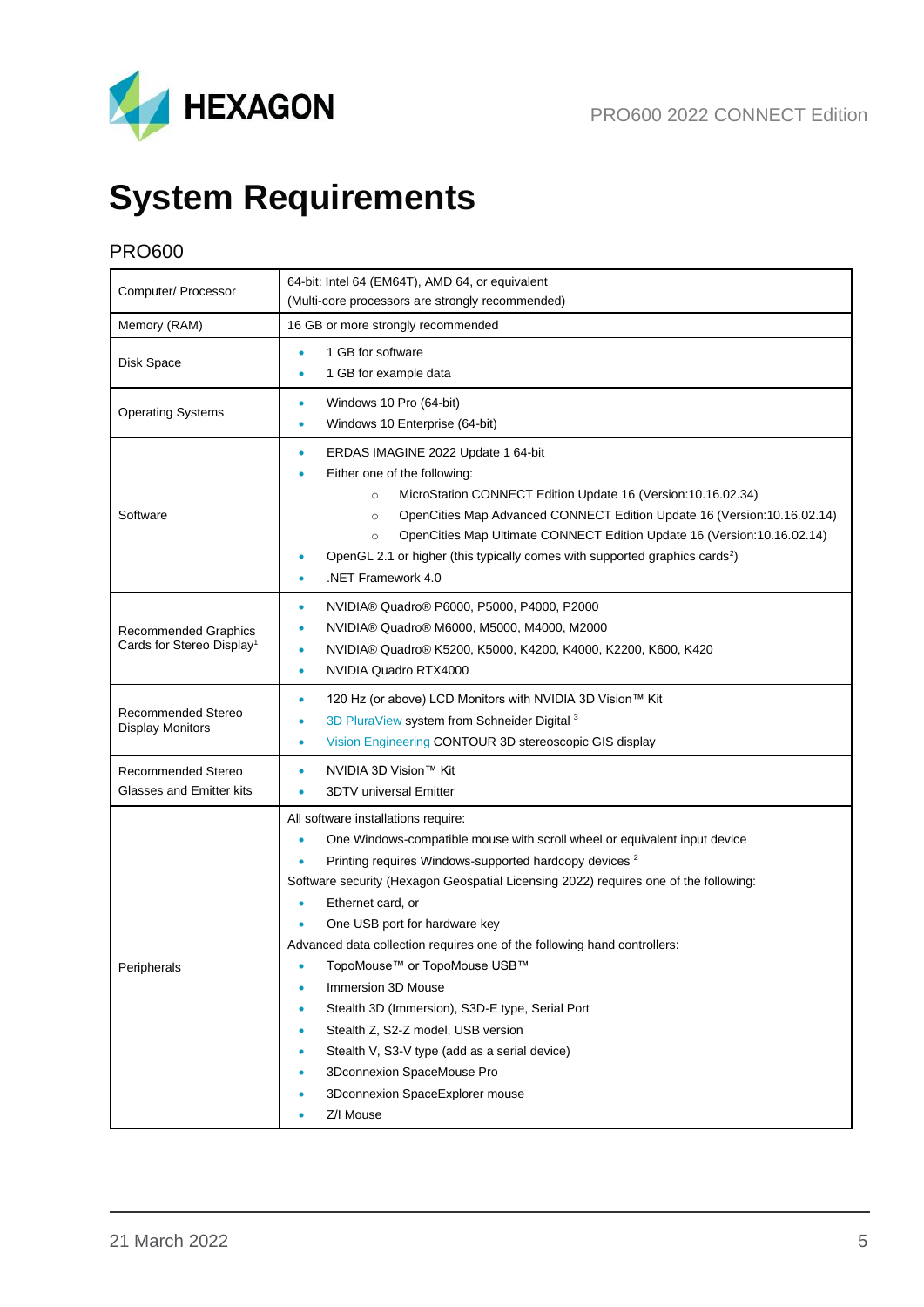



System Requirements Notes

<sup>1</sup> Windows provides a generic OpenGL driver for all supported graphics cards. However, an OpenGLoptimized graphics card and driver are recommended for these applications.

<sup>2</sup> HP-RTL drivers are recommended. Windows 64-bit print servers require 64-bit print drivers.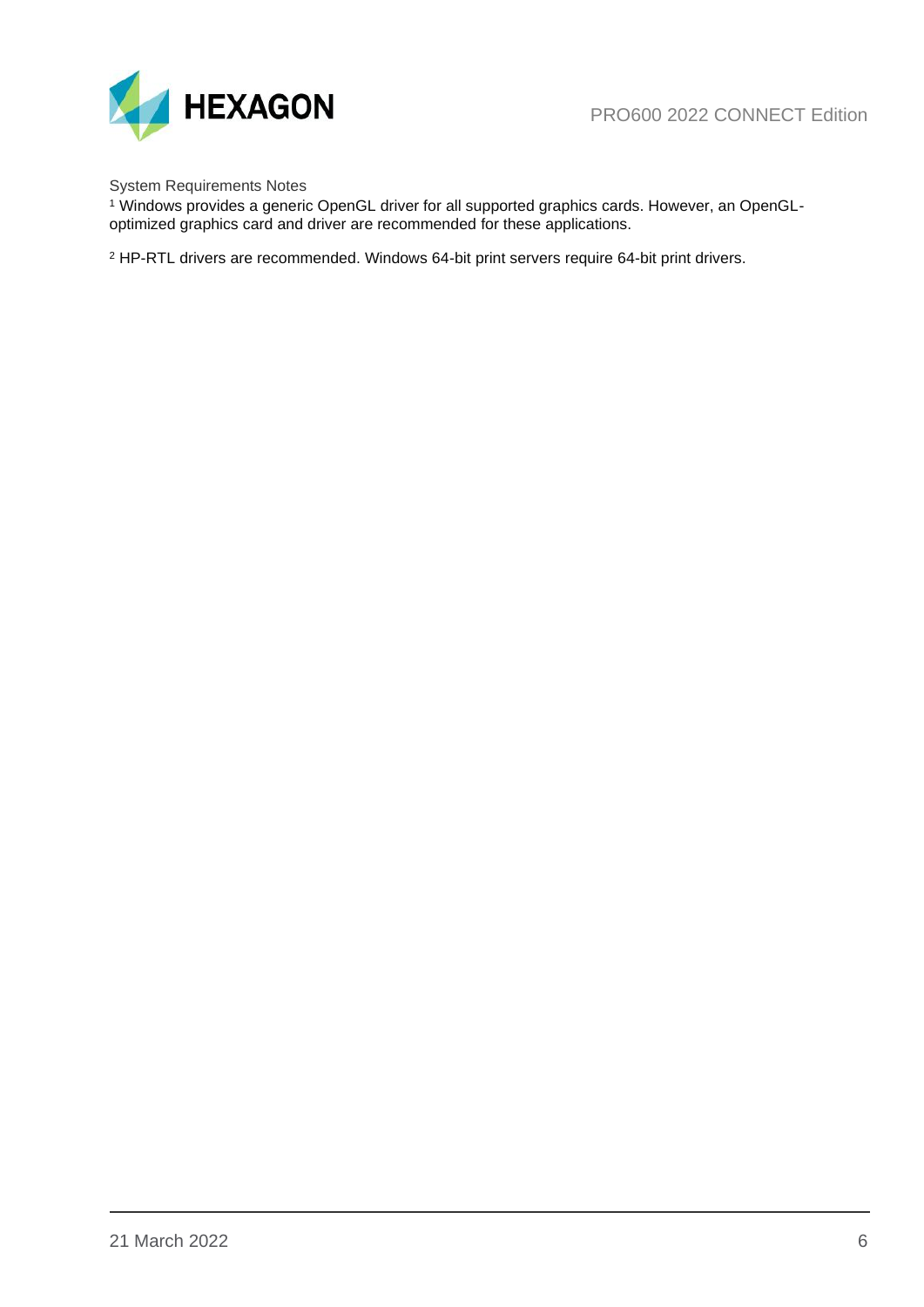

# <span id="page-6-0"></span>**About Hexagon**

Hexagon is a global leader in digital reality solutions, combining sensor, software and autonomous technologies. We are putting data to work to boost efficiency, productivity, quality and safety across industrial, manufacturing, infrastructure, public sector, and mobility applications.

Our technologies are shaping production and people-related ecosystems to become increasingly connected and autonomous – ensuring a scalable, sustainable future.

Hexagon's Safety, Infrastructure & Geospatial division improves the performance, efficiency and resilience of vital services. Its Safety & Infrastructure solutions enable smart and safe cities. Its Geospatial software leverages the power of location intelligence.

Hexagon (Nasdaq Stockholm: HEXA B) has approximately 21,000 employees in 50 countries and net sales of approximately 3.8bn EUR. Learn more at [hexagon.com](https://hexagon.com/) and follow us [@HexagonAB.](https://twitter.com/hexagonab)

### Copyright

© 2022 Hexagon AB and/or its subsidiaries and affiliates. All rights reserved

Warning: The product made the subject of this documentation, including the computer program, icons, graphical symbols, file formats, audio-visual displays and documentation (including this documentation) (collectively, the "Subject Product") may be used only as permitted under the applicable software license agreement, and subject to all limitations and terms applicable to use of the Subject Product therein. The Subject Product contains confidential and proprietary information of Intergraph Corporation, a member of the Hexagon Group of companies ("Hexagon"), its affiliates, and/or third parties. As such, the Subject Product is protected by patent, trademark, copyright and/or trade secret law and may not be transferred, assigned, provided, or otherwise made available to any third party in violation of applicable terms and conditions cited further below.

## Terms of Use

By installing, copying, downloading, accessing, viewing, or otherwise using the Subject Product, you agree to be bound by the terms of the EULA found here: [https://www.hexagonsafetyinfrastructure.com/-](https://www.hexagonsafetyinfrastructure.com/-/media/Legal/Hexagon/SI/Licenses/EULA_SA_SIG-Eng_062021.pdf) [/media/Legal/Hexagon/SI/Licenses/EULA\\_SA\\_SIG-Eng\\_062021.pdf.](https://www.hexagonsafetyinfrastructure.com/-/media/Legal/Hexagon/SI/Licenses/EULA_SA_SIG-Eng_062021.pdf)

### **Disclaimers**

Hexagon and its suppliers believe the information in this publication is accurate as of its publication date. Hexagon is not responsible for any error that may appear in this document. The information and the software discussed in this document are subject to change without notice.

Language Translation Disclaimer: The official version of the Documentation is in English. Any translation of this document into a language other than English is not an official version and has been provided for convenience only. Some portions of a translation may have been created using machine translation. Any translation is provided "as is." Any discrepancies or differences occurring in a translation versus the official English version are not binding and have no legal effect for compliance or enforcement purposes. Hexagon disclaims any and all warranties, whether express or implied, as to the accuracy of any translation.

Reasonable efforts have been made to provide an accurate translation; however, no translation, whether automated or provided by human translators is perfect. If any questions arise related to the accuracy of the information contained in a translated version of Documentation, please refer to its official English version.